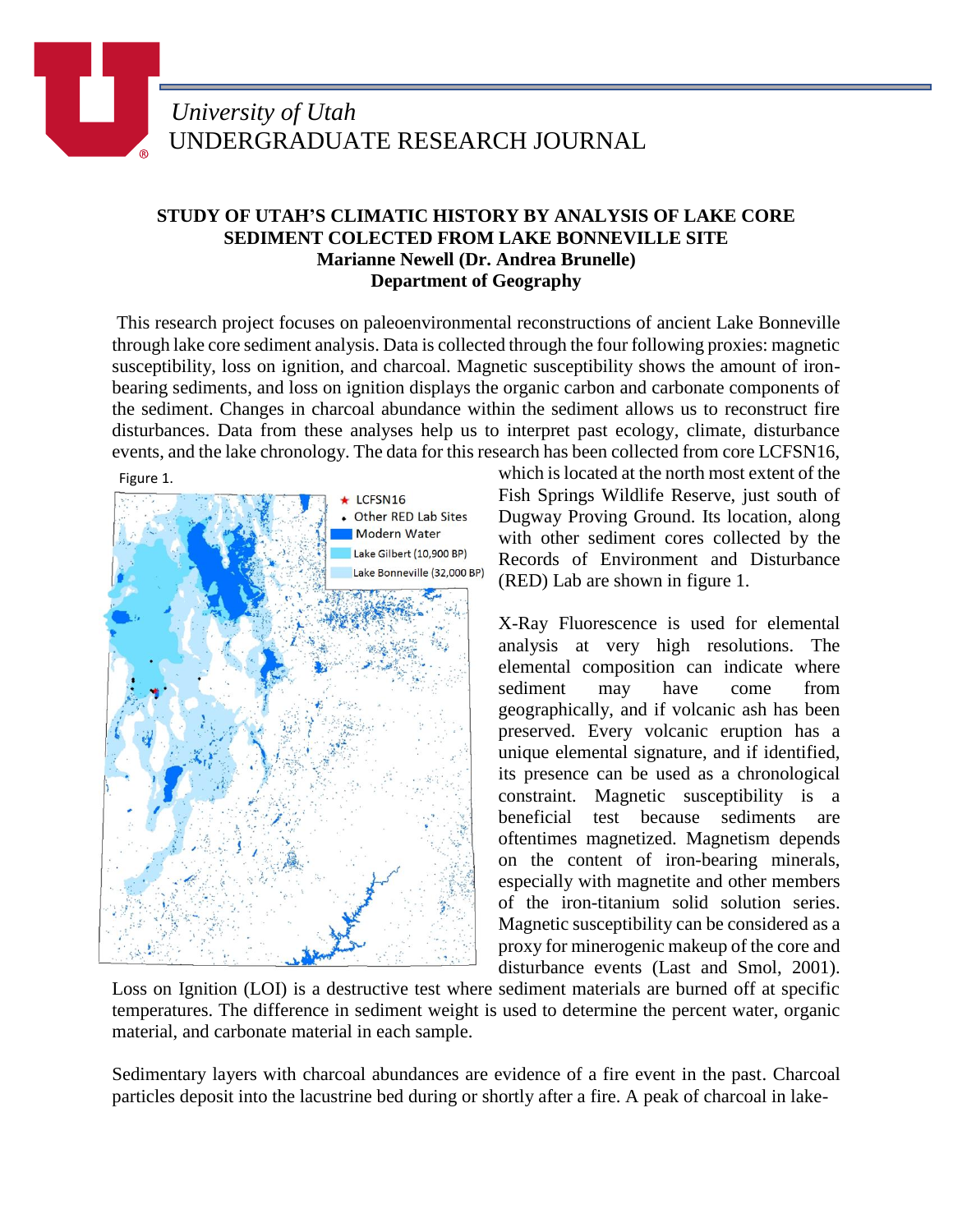sediment cores can be correlated with known fire events to define threshold abundance levels. This forms a basis for deriving older fire events from the charcoal stratigraphy. The characteristics of charcoal particles can reveal certain information about the fire such as the proximity of burning materials to the sample site. Larger particles are transported through the air at shorter distances, settling out closer to the original fire than do smaller particles (Whitlock, 8). Charcoal accumulation within sediment may continue about five years after the fire occurrence, which clarifies the broad peaks in charcoal count representing a single fire event in the stratigraphic record. In addition, charcoal is resistant to oxidation and microbial activity thus persists in a geological timescale (Mooney and Tinner, 1). This characteristic of charcoal makes it a reliable proxy in determining fire events dating back thousands of years and is able to accurately represent fires from the Holocene time period.

Results from LCFSN16 are displayed in the table below in correspondence to figure 2, which is an image of the entire sediment core (2.43 meters). Zones are determined by general trends in data.

| ZONE                  | DEPTH       | <b>DESCRIPTION</b>                                           |
|-----------------------|-------------|--------------------------------------------------------------|
|                       | $1-20$ cm   | This section is the modern root mat. It is shown with an     |
|                       |             | increase in organic materials, variation in carbonate, and   |
|                       |             | stabilized magnetic susceptibility. Charcoal presence is the |
|                       |             | highest in this section indicating abundant fire events      |
|                       |             | relative to the rest of the core.                            |
| $\mathcal{D}_{\cdot}$ | 20-165      | This zone is extremely clay-rich with a high carbonate       |
|                       | cm          | content. Erosion is low shown by the stability of magnetic   |
|                       |             | susceptibility. Organic material and charcoal are low, it is |
|                       |             | likely the surface was submerged at this time.               |
| 3                     | $165 - 215$ | High magnetic susceptibility indicates erosion, leaving      |
|                       | cm          | behind various mineral fragments. This section includes a    |
|                       |             | strontium peak of over 500,000 ppm, also indicating          |
|                       |             | erosion. Organics and carbonates generally decrease at this  |
|                       |             | time. This is likely the result of a change in lake level.   |
| 4                     | 215-243     | Varves are shown in this section, indicating a deep water    |
|                       | cm          | level is present. High carbonate and low magnetic            |
|                       |             | susceptibility indicate the transgressive phase of Lake      |
|                       |             | Bonneville. All four tests show little to no variance.       |

This research project is continuing with pollen analysis. Pollen is extracted from 3 the sample through a series of chemical processes intended to remove all other elements of the sample such as organic, carbonate and clastic material leaving only pollen. Grains are identified using a microscope; grains have unique characteristics making them classifiable to the plant's family level, sometimes down to genus or species. Plants live in certain environmental conditions, so changes in vegetation indicates change in landscape or climate. Knowing what types of vegetation are present in a sample increases understanding of what the environment was like at that time. 4

Figure 2.

1